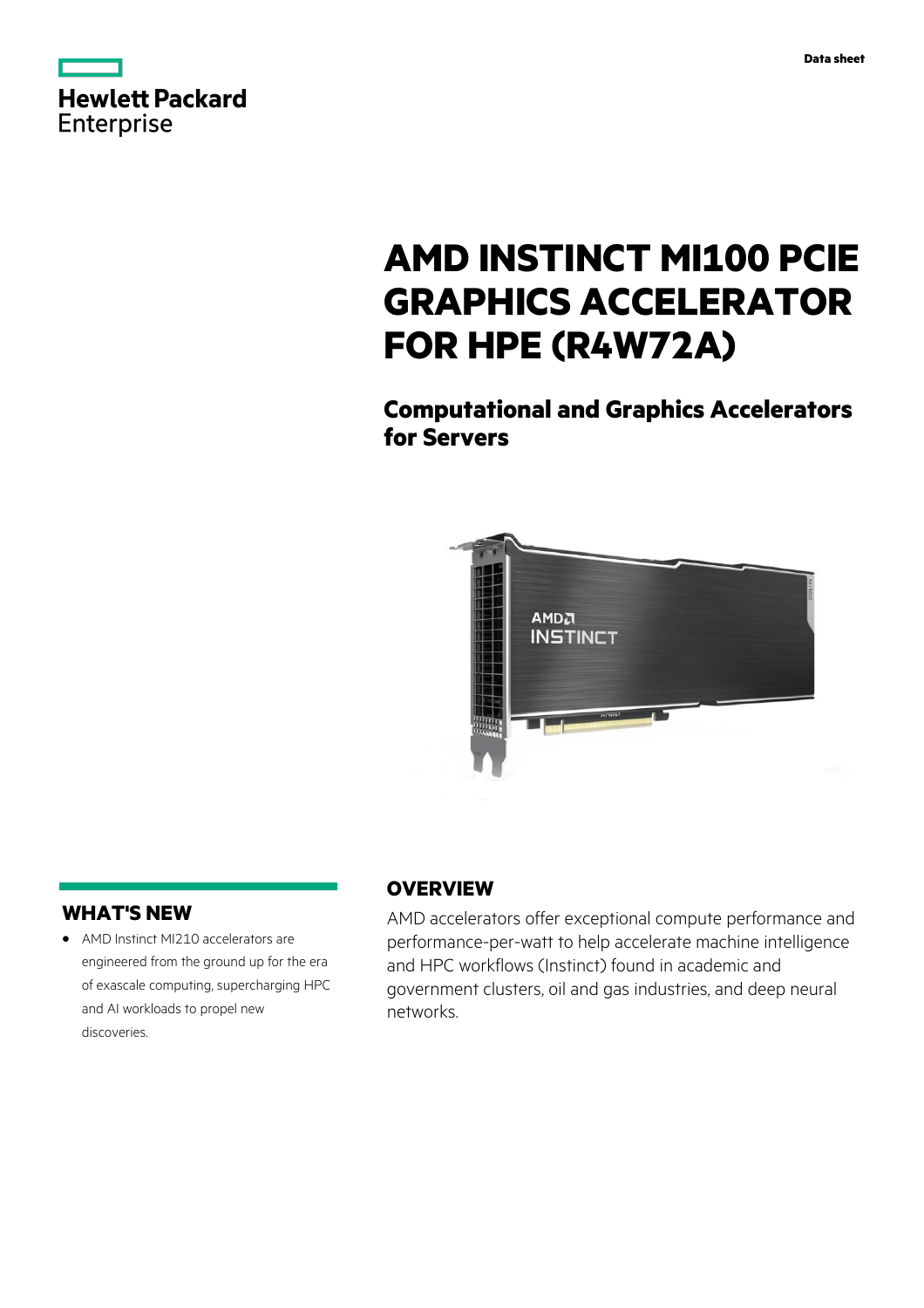### **FEATURES**

#### **AMD Instinct for Superior Training Accelerator for Machine Intelligence and Deep Learning**

True heterogeneous solution designs for HPC. Accelerate your discovery with fast, accurate performance powered by system designs that scale to today's HPC workload requirements efficiently by providing true heterogeneous compute.

## **Technical specifications AMD Instinct MI100 PCIe Graphics Accelerator for HPE**

| <b>Product Number</b>                    | <b>R4W72A</b>                                                                                                                                                                                                                                                                                                                                                                         |
|------------------------------------------|---------------------------------------------------------------------------------------------------------------------------------------------------------------------------------------------------------------------------------------------------------------------------------------------------------------------------------------------------------------------------------------|
| <b>Peak Double Precision Performance</b> | <b>NA</b>                                                                                                                                                                                                                                                                                                                                                                             |
| <b>Peak Single Precision Performance</b> | 32 TFlops                                                                                                                                                                                                                                                                                                                                                                             |
| Number of accelerators per card          | $\mathbf{1}$                                                                                                                                                                                                                                                                                                                                                                          |
| <b>Cores</b>                             | 7680                                                                                                                                                                                                                                                                                                                                                                                  |
| <b>Memory size per board</b>             | 32 GB HBM2                                                                                                                                                                                                                                                                                                                                                                            |
| <b>Memory bandwidth for board</b>        | Up to 1.2 TB/s                                                                                                                                                                                                                                                                                                                                                                        |
| <b>Accelerator applications</b>          | HPC applications                                                                                                                                                                                                                                                                                                                                                                      |
| <b>Architecture features</b>             | AMD Instinct™ MI100 accelerators supercharge AI and HPC workloads with their purpose-built AMD<br>CDNA architecture providing powerful compute, high bandwidth memory and I/O including expanded<br>topology capabilities, and the ROCm™ open ecosystem environment enables giving developers the choice<br>to code once and use it everywhere. Delivering the open path to exascale. |
| <b>System</b>                            | HPE Apollo/Integrity/SGI                                                                                                                                                                                                                                                                                                                                                              |
| <b>Product Dimensions (metric)</b>       | 24.13 x 19.68 x 9.53 cm                                                                                                                                                                                                                                                                                                                                                               |
| Weight                                   | 0.68 kg                                                                                                                                                                                                                                                                                                                                                                               |